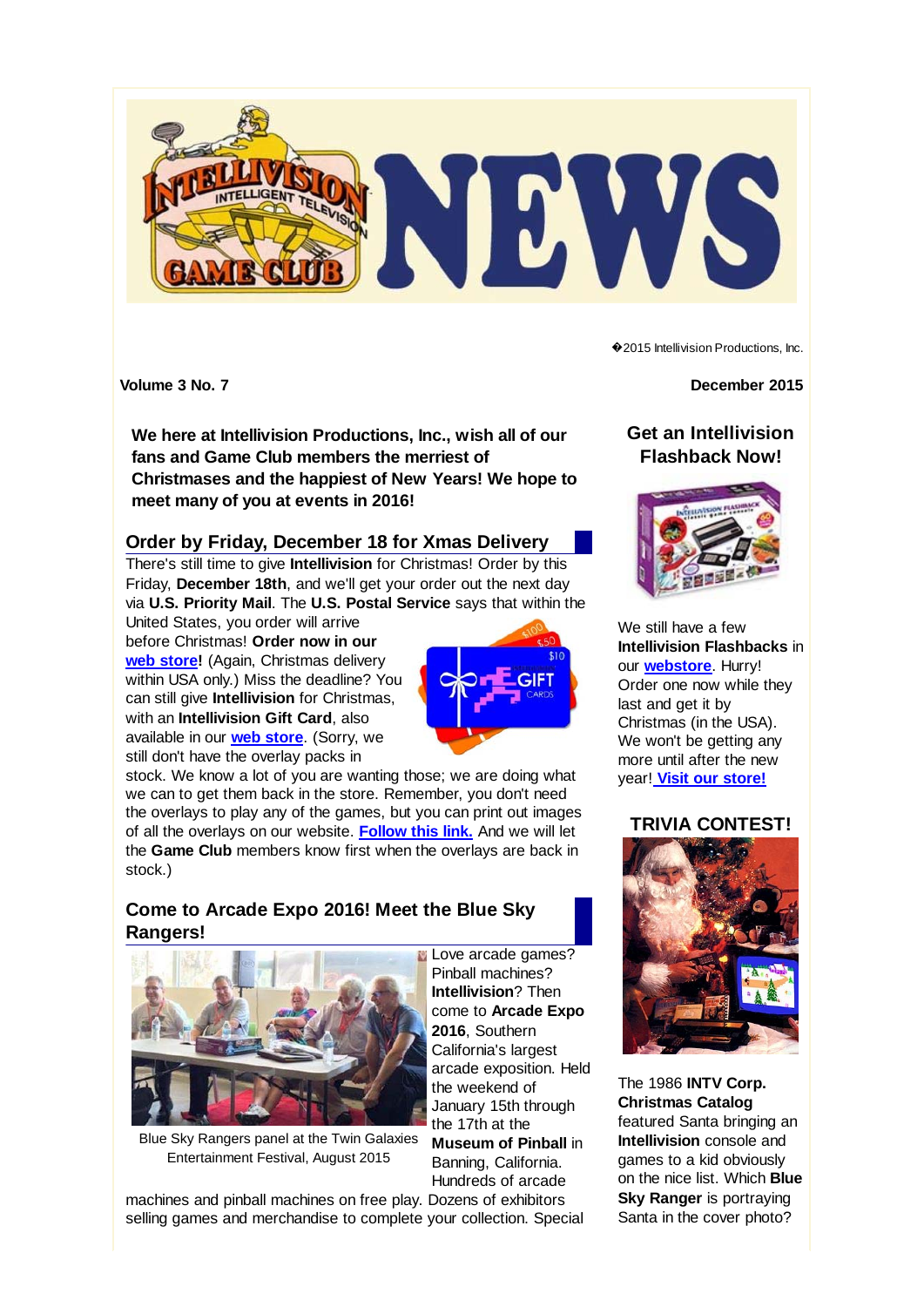guests, ranging from **Walter Day** and **Billy Mitchell** of *King of Kong* fame to **The Blue Sky Rangers** (several of the original **Mattel Electronics Intellivision** programmers) are scheduled to attend. Ask questions. Get autographs and photos! **The Blue Sky Rangers** will be presenting a panel discussion on **Saturday, January 16th at 2PM**, followed by a meet-and-greet. Bring **Intellivision** merchandise to have signed or buy items in the **Intellivision** booth, which will be open all weekend. We hope to see you there! Visit **arcadeexpo.com** for more info and to buy tickets! (Hurry! Get tickets now for early-bird pricing! Prices increase after January 1st.)

### **From the files of The Blue Sky Rangers**

At the end of 1981, **Mattel Toys** turned their electronic game division -- where **Intellivision** and many popular handheld games were created -- into a separate company, **Mattel Electronics**, under the **Mattel Inc.** banner. To celebrate, the new company was given a budget to throw a Christmas party for its employees. The nearby **Los Angeles Airport Marriott Hotel** was selected as the venue.**Sybil Schantz**, Manager of Human Resources at **Mattel** and now at the new **Mattel Electronics**, selected a fairly unknown but



up-and-co ming comedian, **Jay Leno**, to serve as the entertainment. The pre-*Tonight* **Show** Leno liked to tailor his routine for corporate groups, adding inside references for his audiences. He did his homework. He found that the biggest problem then at **Mattel Electronics** was the promised **Keyboard Component**. Technical and pricing problems had delayed the release of the component several times throughout 1981. It was now scheduled for early 1982. So during his performance at the dinner, Leno announced: "You know what the three big lies are, don't

you? 'The check is in the mail,' 'I'll still respect you in the morning' and '**The Keyboard** will be out in the spring.'" The line killed -- it was the hit of the evening and was the one line everyone was quoting the next week at work.

#### **Ask the Blue Sky Rangers!**

Back in 2003, a popular regular feature of our Newsletter was "Ask the Blue Sky Rangers" in which members could ask questions of the **Intellivision** programmers. We are bringing back this feature -- so if you have a question for **The Blue Sky Rangers**, please send it to **newsletter@intellivisiongames.com**. You may see it in a future newsletter. To get started, here is a question from our June 2003 newsletter:

**Gerald Kloos** of Frankfurt, Germany writes:



I still remember very clearly when I played *Space Armada* way back in 1983 on my **Intellivision**. One day I made it to the level when the red mothership moved not only from left to right but also down and up on the screen. I loved this variation because it was a total surprise in gameplay for all "Invaders" lovers and also coolly programmed. Now my question: All over the years I wanted to know if there are

Email your answer to trivia@intellivisionlives.com. Winner will be selected at random from all correct answers received before noon PST December 21st, 2015. An additional winner will be awarded to the first correct answer received. Both winners will each receive an **Intellivision Deck of Playing Cards**! Good luck!

#### **THE NOVEMBER TRIVIA CONTEST**

Last month's question: " While the French office of Mattel Electronics was created to program Intellivision games, after Mattel Electronics in America was closed down in 1984, the French office stayed open as an independent company and continued designing games. However, they switched from developing for Intellivision to other platforms. Only two of the games they developed were released for Intellivision. Which two?" The answer:

*Championship Tennis* and **World Cup Soccer. Will Vincent** and **David Jolly** will each receive an **Intellivision Running Man Christmas Ornament** for being the first to answer and for being selected randomly from those that answered correctly, respectively. Congrats!

Join Our Mailing List!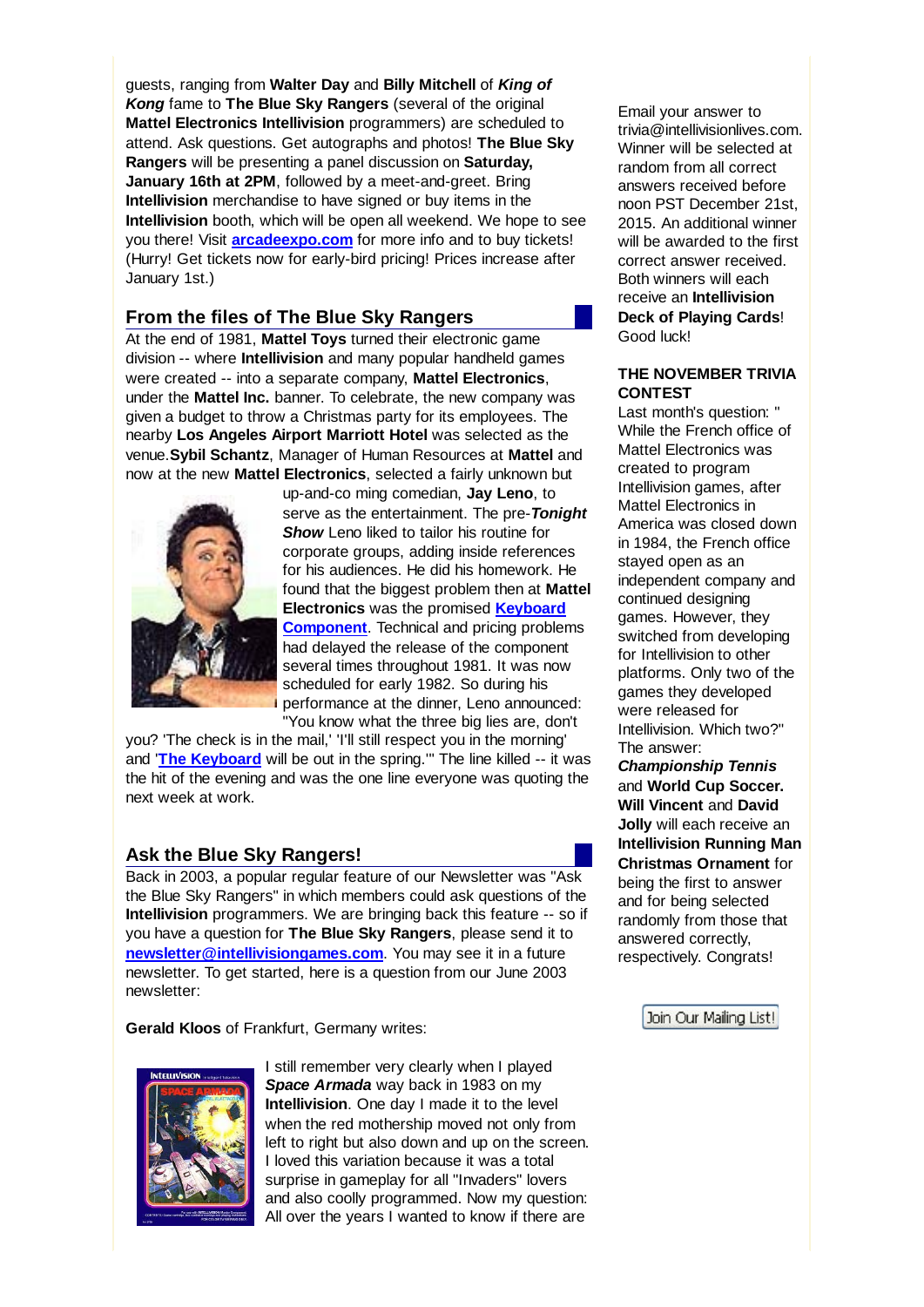other variations beyond this level in the game??? I never made it to higher levels but I HAVE to know if there are even more gameplay variations to come!!!

...and in a related question, **Rick Reynolds** writes:

I'm wondering about one of my favorite games: *Space Armada*. I used to play that for hours! I always wanted to get to the next level where the enemy armada would throw some new trick into the mix. Do you guys have a listing of all the things that would change from level to level? I'd like to know if I have seen all the variations. Here's what I've seen based on a recent replay via *Intellivision Lives!*:

- Levels 1-2: basic Armada
- Levels 3-4: ships start dropping reddish-brownish looking bombs that explode on impact
- Levels 5-6: ships in second row are invisible until they shoot (others invisible too?)
- Levels 7-8: ships start sending slow-moving pink homing missiles that follow you until they explode on impact with something (you, a bunker, an exploding ship)
- Levels 9-10: all ships are invisible
- Levels 11-12: all ships are visible again, but now they can fire a spinning, green, fast-moving homing missile (very deadly!)
- Level 13-14 (??): the mother ship that moves across the top of the screen starts moving downward into the armada. I didn't last very long at this point, so I didn't catch whether or not the mother ship actually starts firing or not.

Do more changes happen at levels 15+? Did I leave anything out?

#### **Keith Robinson**, president of **Intellivision Productions** replies:

*You say you didn't last long on the last level. Did you know that once you are defeated, you can continue playing the last level at a slower speed?*

*When the game is over, press ENTER. You will see GAME OR PRACTICE? Press 2 for PRACTICE, then ENTER.*

*You will be returned to the last level you were on, but with all of your bunkers restored and 6 laser guns. The game will play slower than before. If you beat the level, you will start over on the same level - you never progress to the next one. Once you lose, you can again choose PRACTICE to play the same level.*

*Using this technique, you should be able to discover for yourself whether the "mother ship" UFO starts firing. Having said that, I will tell you that 13 is the last level with new variations, so you've both seen everything Space Armada has to throw at you.*

*But if you want to see something new, there are a couple of alternate title screens that programmer John Brooks hid in the cartridge.*

*The first is the title screen the game had during its early development, when John called it "Space Beasties."*

*To see this screen, press and hold CLEAR and ENTER on your Intellivision's left hand controller, press and hold the two lower action keys on the right controller, then hit RESET.*